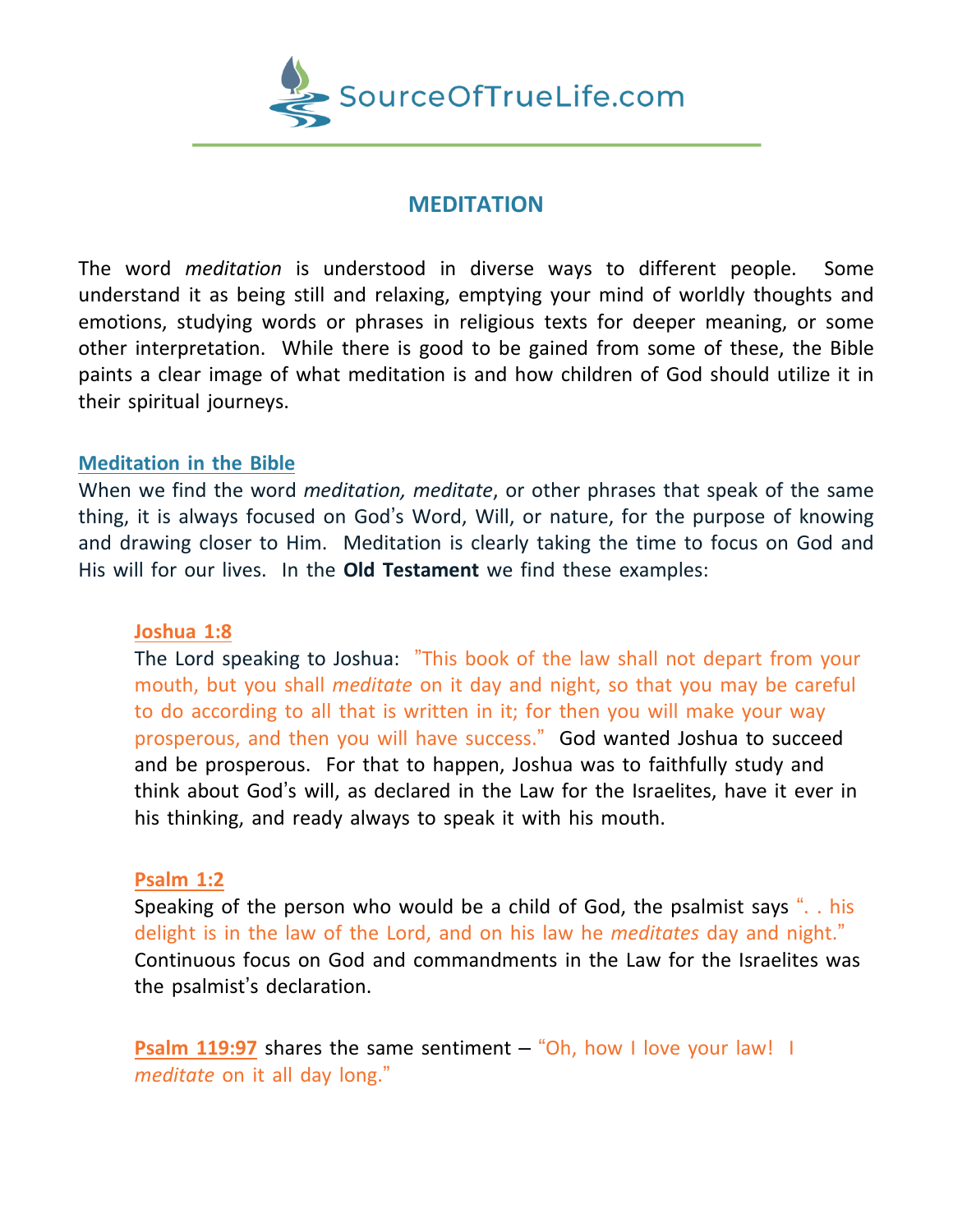A few other places that use the word *meditate* or *meditation,* or imply it, can be found in **Psalm 4:4, Psalm 48:9, Psalm 119:27,** and **Psalm 119:148.**

The **New Testament** does not use the word *meditate* or *meditation*. Rather, we find the idea or image of meditating (thinking) about God and God's will for the purpose of life change and conforming us to the image of Christ. Under the Old Covenant, being a child of God meant strict adherence to the written Law. Under the New Covenant of grace, being a child of God means being led of the Holy Spirit, not the letter of the Law **(Romans 7:4-6).** Here are some examples in the New Testament:

#### **Philippians 4:8**

Paul declares to the Philippians, "Finally, brothers and sisters, whatever is true, whatever is noble, whatever is right, whatever is pure, whatever is lovely, whatever is admirable—if anything is excellent or praiseworthy—*think about such things*." Doing so and acting on the promptings of God's Spirit draws us closer to Him and moves us to Godly action in a life of holiness that is ours in Christ Jesus.

#### **James 1:22-25**

James shares the idea of meditating in God's word for the purpose of doing what is right in the sight of God, not just reading the word and forgetting it. "Do not merely listen to the word, and so deceive yourselves. Do what it says. Anyone who listens to the word but does not do what it says is like a man who looks at his face in a mirror and, after looking at himself, goes away and immediately forgets what he looks like. But the man who looks intently into the perfect law that gives freedom, and continues to do this, not forgetting what he has heard, but doing it  $-$  he will be blessed in what he does."

Under the Old Covenant, people meditated upon the written Law and frequently memorized it but failed to live it out. Under the New Covenant, the life of Jesus Christ in the form of the Holy Spirit lives within us to teach us God's will, guide us, and help us live lives pleasing to God. Kristin Wetherell on the *Unlocking the Bible* website\*\* suggests five steps for biblical meditation:

**Meditate to focus** on God and your spiritual walk with Him. **Meditate to understand** the Word of God and what it speaks to your heart. **Meditate to remember** the biblical narrative and what God has done for you. **Meditate to worship** the One who has given you true life. **Meditate to apply** God's Word and will in your life.